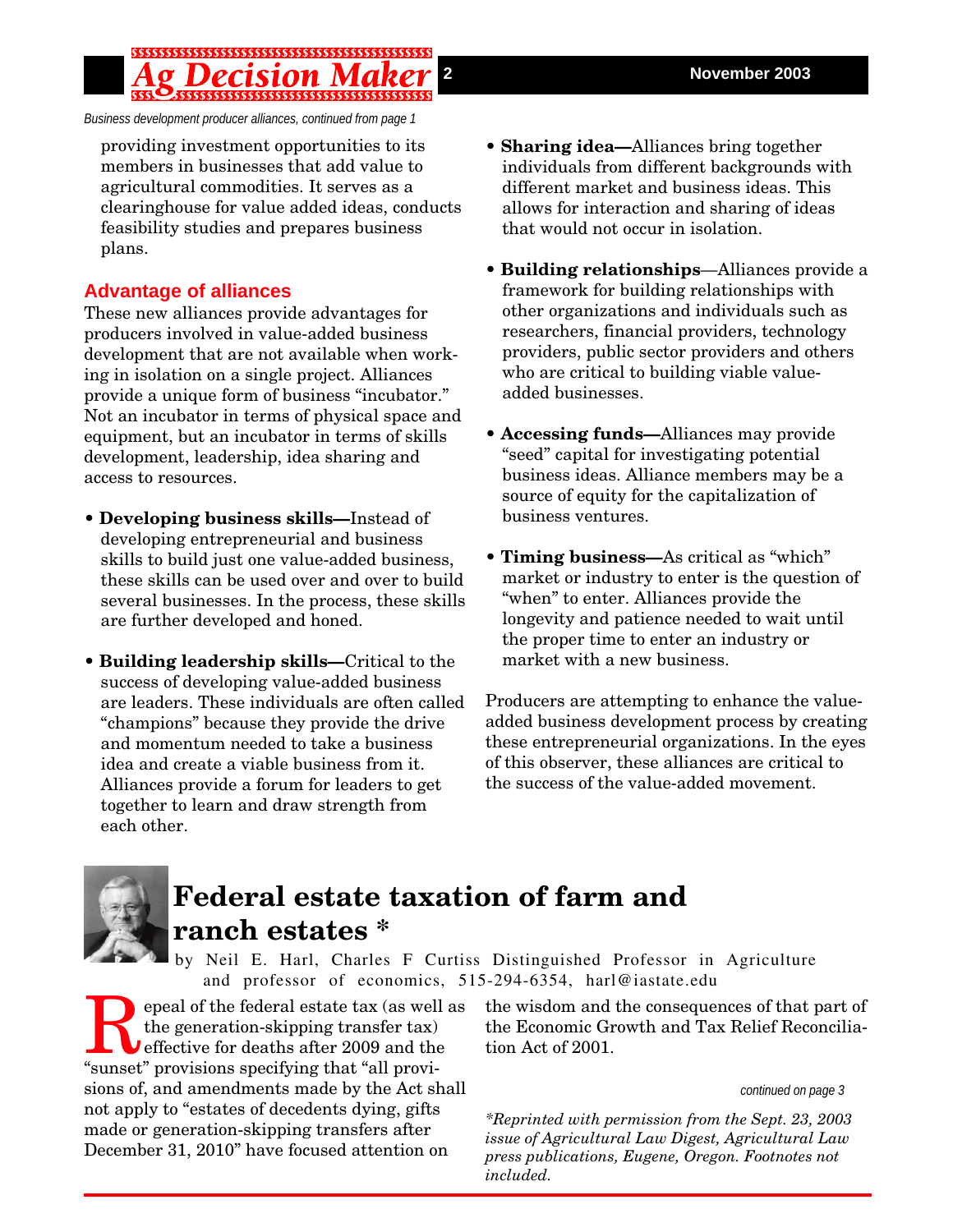*Federal estate taxation of farm and ranch estates, continued from page 2*

#### **Justification for repeal**

One of the most frequently cited reasons for repeal of the federal estate tax is the "hardships that the tax inflicts on closely held family businesses and farms." The data, however, do not support that frequently-made assertion.

*Impact on farms.* Data from federal estate tax returns (Form 706) filed in 2001 provide fairly clear evidence of the impact of the tax on farms and ranches. The data show that the largest amount of farm property subject to federal estate tax is held by decedents with taxable estates of \$20,000,000 or more.

The number of estates subject to the federal estate tax has been quite modest in recent years. Of the roughly 2.3 million deaths in 2001, 51,841 incurred estate tax liability (approximately 2.2 percent of all deaths). In that year, \$23,532,542 was paid in federal estate tax which averaged about \$453,936 per estate.

*Estates reporting farm property*. Of the total number of taxable estates (51,841), 2601 decedents with taxable estates reported some farm property in 2001. That is 0.11 percent of all deaths. The number of estates in each tax bracket and the average amount of farm property are shown in Table 1.

IRS does not separately report farm real estate. Farm real estate is reported under the category of "Other Real Estate." A report released by the Congressional Research Service on June 9, 2003 included an estimate of the amount of farm real estate included in the "Other Real Estate" category. Approximately \$1.6 billion of the assets reported in the "Other Real Estate" category is believed to be farmland. The estiwhich is approximately 1.28 percent of all taxable estate value. Farm assets in total account for 1.6 percent of total taxable estate value.

The CRS conclusion was that "farm assets and business assets represent a relatively small share of total taxable estate value. And, most of the farm and business assets in the estate tax base are concentrated in estates valued at or above \$10 million."

As show in Table 1, the 44 estates with taxable estates over \$20,000,000 reporting some farm property reported an average of \$3,389,841 in farm assets for federal estate tax purposes. The \$10,374,200 average benefit of repeal to that group would likely result in a portion of that amount going into farm assets. *Over time, this would be expected to lead to a gradual increase in farm asset ownership by the very wealthy*. The proportion of land rented would be expected to rise as farmers would have an increasingly difficult time in competing for land ownership.

*Tax paid by state*. In confirming the fact that the big run-up in wealth in recent years has largely bypassed the agricultural sector, the data show that the average tax paid in 2001 in states that are heavily agricultural is dramatically lower than the more urban states.

The bottom five states in terms of average federal estate tax paid in 2001 were Hawaii (\$209,267), Idaho (\$207,464), Iowa (\$196,403), West Virginia (\$179,379) and North Dakota (\$61,898).

mate by CRS was that farm real estate included in taxable estates in 2001 was estimated to total \$1,582,774,000

| Table 1. Average value of farm property by estate tax bracket |               |                                   |
|---------------------------------------------------------------|---------------|-----------------------------------|
| <b>Tax bracket</b>                                            | <b>Number</b> | Average value of<br>farm property |
| 625,000-1,000,000                                             | 916           | 36,772                            |
| 1,000,000-2,500,000                                           | 1.192         | 38.057                            |
| 2,500,000-5,000,000                                           | 319           | 263,467                           |
| 5,000,000-10,000,000                                          | 72            | 612,775                           |
| 10,000,000-20,000,000                                         | 60            | 735,067                           |
| 20,000,000 or more                                            | 44            | 3,389,841                         |